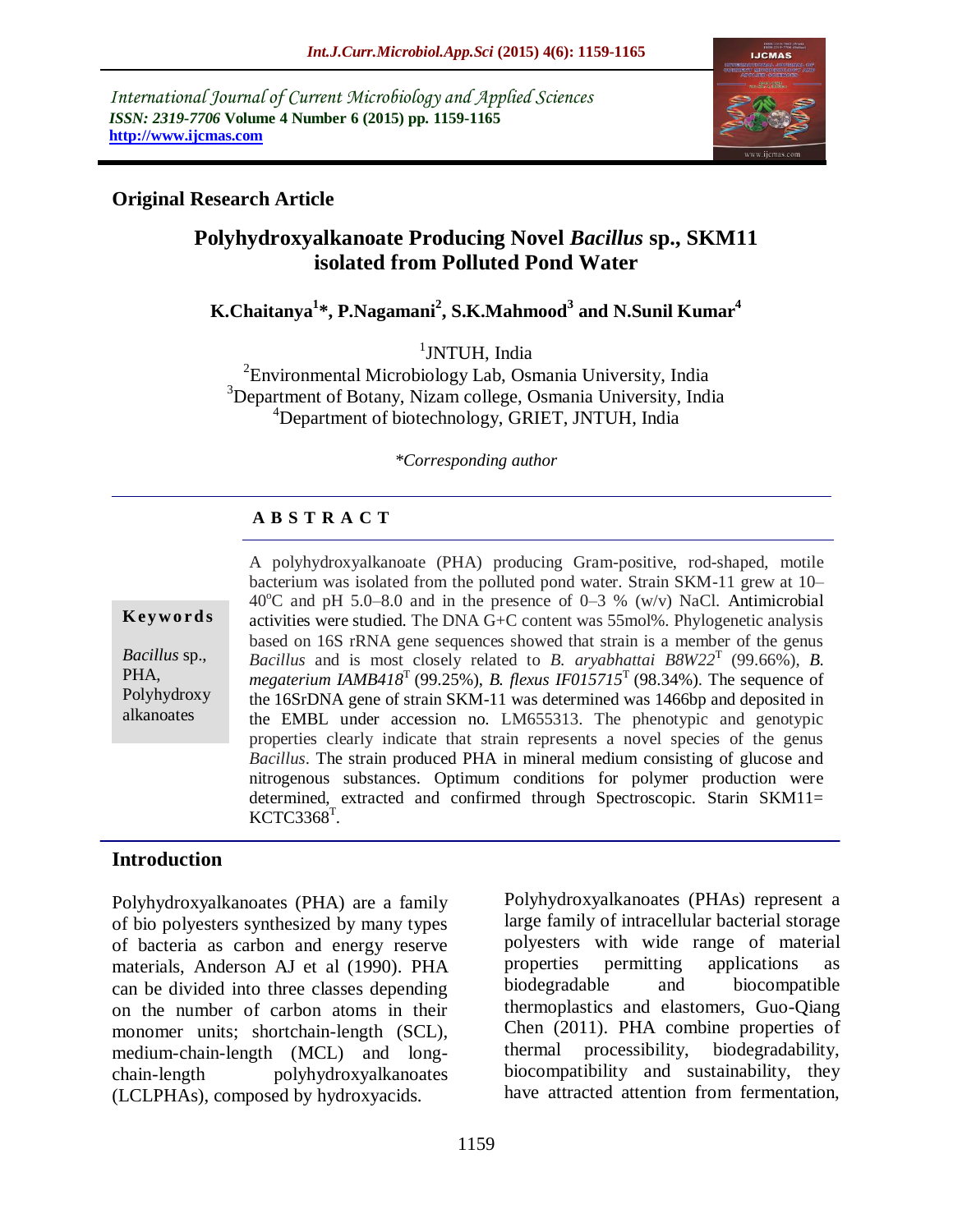materials and biomedical industries. Gram positive bacteria such as *Bacillus* sp. are ideal candidates for industrial scale PHA production. Members of this genus are known to grow rapidly, possess various hydrolytic enzymes and produce copolymers from structurally unrelated carbon sources. In this study, we characterized a new bacterium with the capability to synthesize Poly (3-hydroxy butyrate-co-3-hydroxy octanoateco-3-hydroxydecanoate) with various biomedical applications such as bone tissue engineering, medical implants, drug delivery, protein purification, chiral chemicals and drug development, from cheap carbon sources which significantly reduce the cost of PHA production P.Nagamani (2012).

The aim of this study was to describe a new PHA producing strain designated as SKM11 which was isolated from a polluted pond. In the presence of simple carbon substrates in excess, the strain was shown to produce a copolymer of biotechnological and biomedical interest.

### **Materials and Methods**

### **Isolation of bacterial strain**

Water samples were collected from different sites of Polluted Pond. Screening was performed in order to isolate PHA producing micro organisms. Selected bacteria were grown in E 2 medium supplemented with 20g/l of glucose and rice bran of 10g/l, Lagveen R.G et al (1988). Their abilities to synthesize PHA were determined by a viable colony staining method using Nile blue A by Ostle A.G et al (1982) and bacteria accumulating PHA were isolated. Selected strains were maintained on nutrient agar slants and glycerol stocks and kept at  $-20^{\circ}$ C.

#### **Morphological characteristics and microscopic observation**

The selected bacterial isolates were examined for their morphological features. The morphological characteristics were examined on LB agar plates. The pure cultures from the slants were placed on the agar plates. After the growth of colonies morphological characters of the colonies were recorded. Gram staning, motility and endospore formation was obsereved.

### **Biochemical characteristics**

The activities of catalase, oxidase, gelatinase, cellulase, protease, lipase, lecithinase, HCN, oxidation and fermentation test, amylase, arginine hydrolyase, lactose fermenting activity, siderophore production activity, salt and pH tolerence were determined according to standard methods with respective media, Hugh R et al (1953). Some of the Biochemical characteristics were checked with the Hi25 biochemical identification kit (KB003) and Hi Carbohydrate kit parts A, B and C (KB009) (both from Hi- Media) according to the manufacturer's protocol.

### **Antibiotic assay**

Antibiotic sensitivity of the strain was tested using antibiotic discs (HiMedia Laboratories) containing the following antibiotics (ug): pencillin G (10), cephalothin (30), clindamycin (2), cotrimoxazole (25), erythromycin (15), gentamicin (10), ofloxacin(1), vancomycin (30). Effects of the all antibiotics on cell growth were assessed from the zone of inhibition and compared according to the instructions of the manufacturer for the susceptibility testing.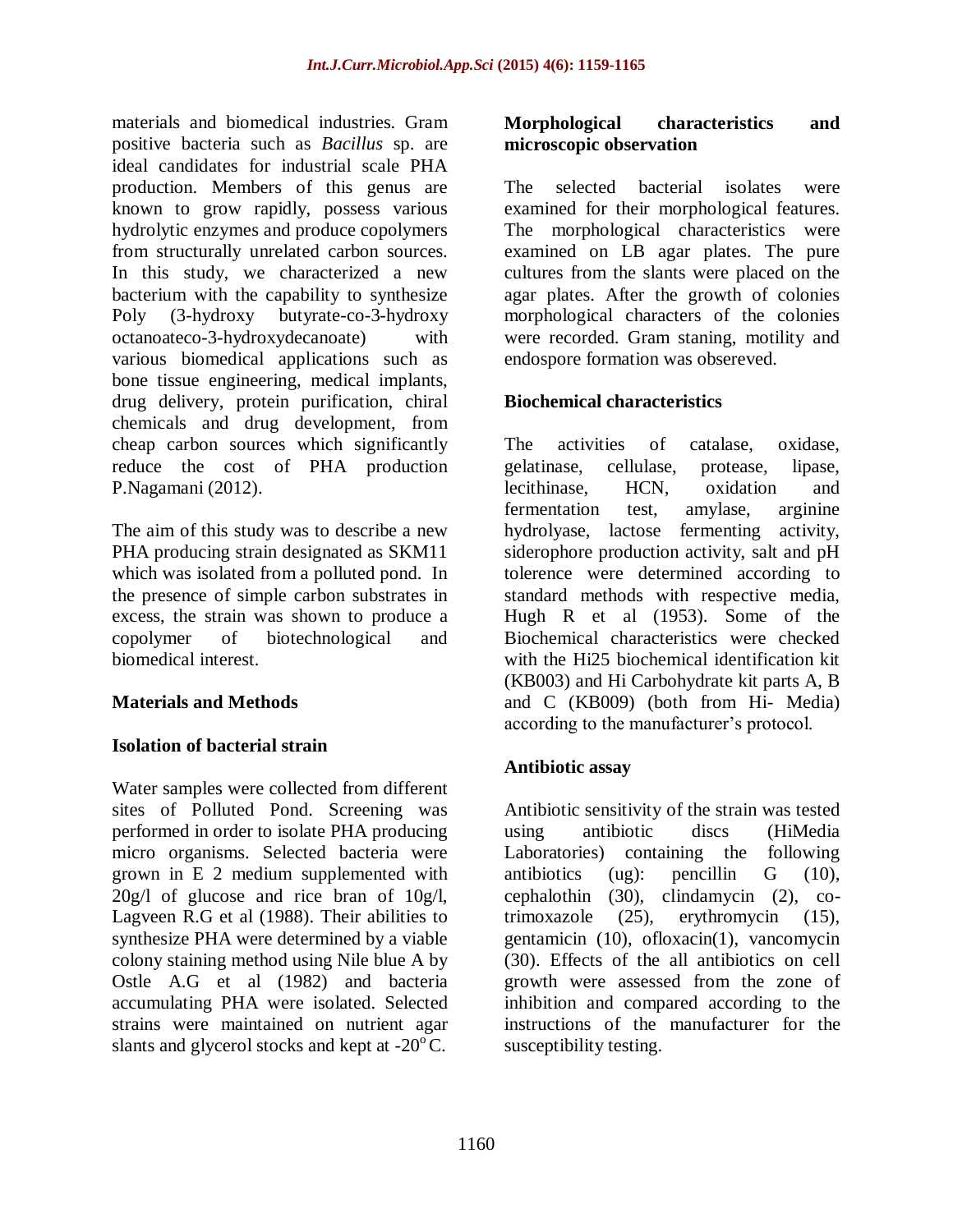#### **Identification of the bacterium**

The morphological and physiological properties of isolate SKM11 were investigated according to Bergey's manual of determinative Bacteriology. For the phylogenetic analysis the region of 16SrDNA was amplified by PCR using a two primer set of 27F (5AGAGTTTGAYCCTGGCTCAG-3') and 1492R (5'-GGCTACCTTGTTACGACTT-3') and the nucleotide sequence was determined.

Identification of phylogenetic neighbors and the calculation of pairwise 16S rRNA gene sequence similarity were achieved using the EzTaxon server, Valappil S.P et al (2007a). The phylogenetic trees of 16S rRNA sequences were constructed using the MUSCLE algorithm of MEGA version 6.0 by Saitou N and Nei M. (1987) and the distance was calculated default parameters, Jukes-Cantor method the neighbor-joining (NJ ) algorithm pairwise deletion procedure Jukes T.H. and Cantor C.R. (1969).

### **Production, isolation and extraction of PHA**

Cells were grown in duplicate in modified mineral salt medium supplemented with glucose as sole source of carbon for PHA production, Lagveen R.G et al (1988). Medium was distributed in 50 ml quantity in 250 ml capacity Erlenmeyer flasks sterilized by autoclaving (15 lb, 20 min) and cooled.

They were inoculated with  $10\%$  (v/v) inoculum of 24 h grown cultures and incubated at 250 rpm/min for 48 h at  $30^0$ C. PHA was extracted from lyophilized cells using sodium hypoclorite method of extraction, Rawte T and Mavinkurve S (2002).

#### **Results and Discussion**

#### **Morphological characteristics and microscopic observation**

Strain SKM11 (figure 1.1) was a Grampositive, motile, endospore- forming rods. Colonies are circular, entire, matt, convex, white and 2 mm in diameter on LB medium after 48h incubation at  $37^0$ C. Strictly aerobic, Grows at  $10-40^{\circ}$ C (optimally at pH5.0-8.0).

#### **Biochemical characteristics**

Strain SKM11 was positive for catalase(figure 2.1), starch, gelatinase, O-F test,(figure 2.2), and produced acid from cellobiose, saccharose, trehalose, D-glucose, It was able to utilise ornithine, lysine decarboxylase, citrate, malonate and esculin hydrolysis (Table 1).

#### **Antibiotic assay**

Effects of the all antibiotics on cell growth were assessed for the zone of inhibition. Strains were sensitive to clindamycin, cephalothin, clindamycin, co-trimoxazole, erythromycin , gentamicin, ofloxacin, vancomycin and resistant pencillin G.(Figure 3)

# **Identification of the bacterium**

The sequence of the 16S rRNA-encoding gene of SKM11 was determined 1574bp and deposited in the EMBL sequence database under accession number LM655313. The culture was identified to be *Bacillus* sp. Based on 16SrRNA gene sequencing. A BLAST (EZtaxon server) search using the 16SrRNA gene sequence showed 96% and above homology with 10 known taxa of *Bacillaceae* and maximum homology of 99.66% to *B. aryabhattai B8W22*<sup>T</sup> , 99.25% to *B. megaterium IAMB418*<sup>T</sup> , and 98.50% to *B. flexus IF015715*<sup>T</sup> .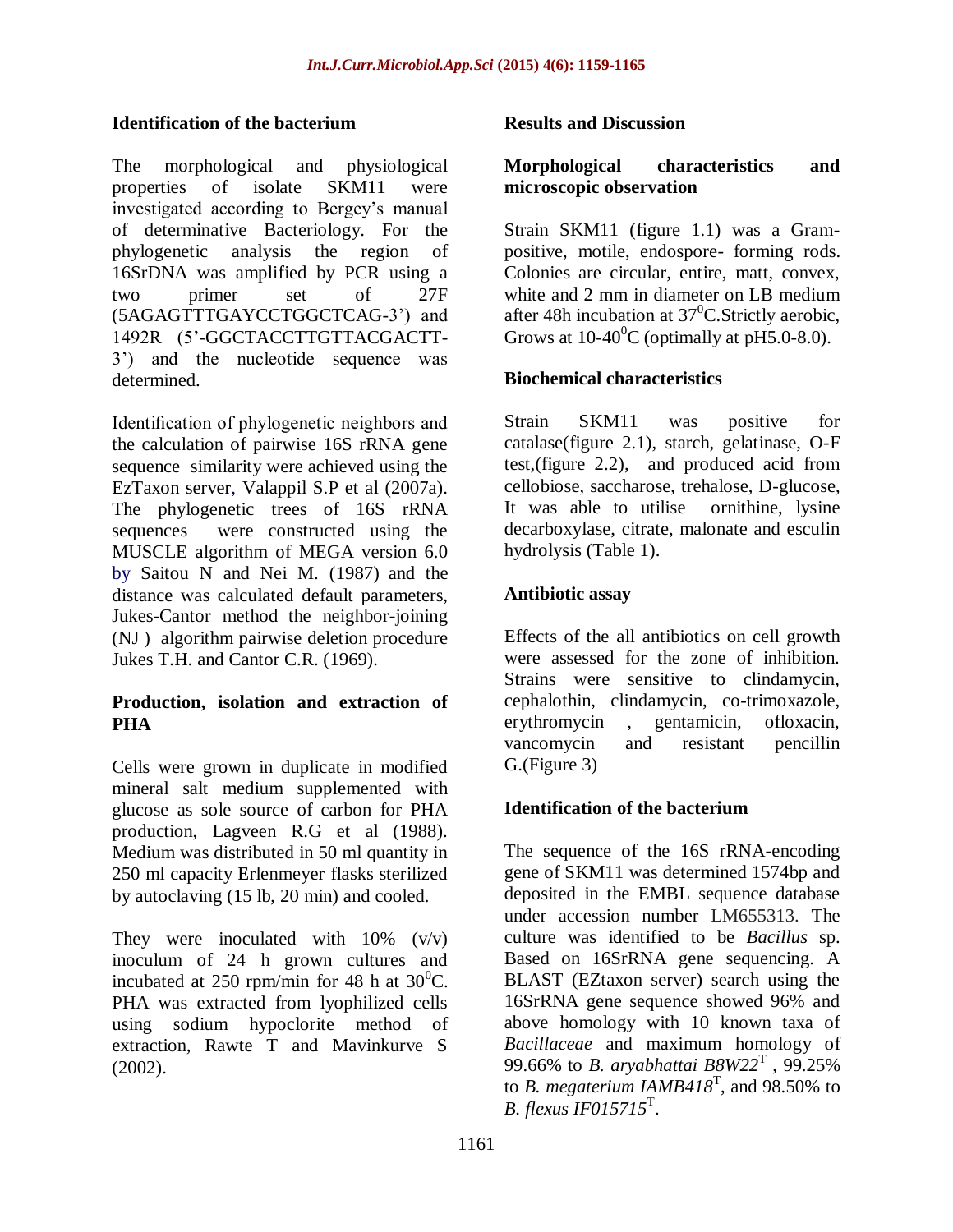### *Int.J.Curr.Microbiol.App.Sci* **(2015) 4(6): 1159-1165**

| Gram character        | $^{+}$ | Malonate utilisation |        |
|-----------------------|--------|----------------------|--------|
| Endospore             | $\pm$  | Lysine utilisation   |        |
| Arginine hydrolysis   | $^{+}$ | Nitrate reduction    |        |
| Amylase               | $^{+}$ | O-F test             | $^{+}$ |
| Catalase              | $^{+}$ | Oxidase              |        |
| Cellulose             |        | Protease             | $^{+}$ |
| Ornithine utilisation | $^{+}$ | Melibiose            | $+$    |
| Gelatinase            | $^{+}$ | Raffinose            | $+$    |
| H2S production        |        | Saccharose           | $+$    |
| Indole                | $^{+}$ | Trehalose            | $\, +$ |
|                       |        |                      |        |

**Table.1** Physiological and biochemical characteristics

**Fig.1** SKM11 on LB Medium



**Fig.2.1** Biochemical assay showing catalase +ve, protease +ve.

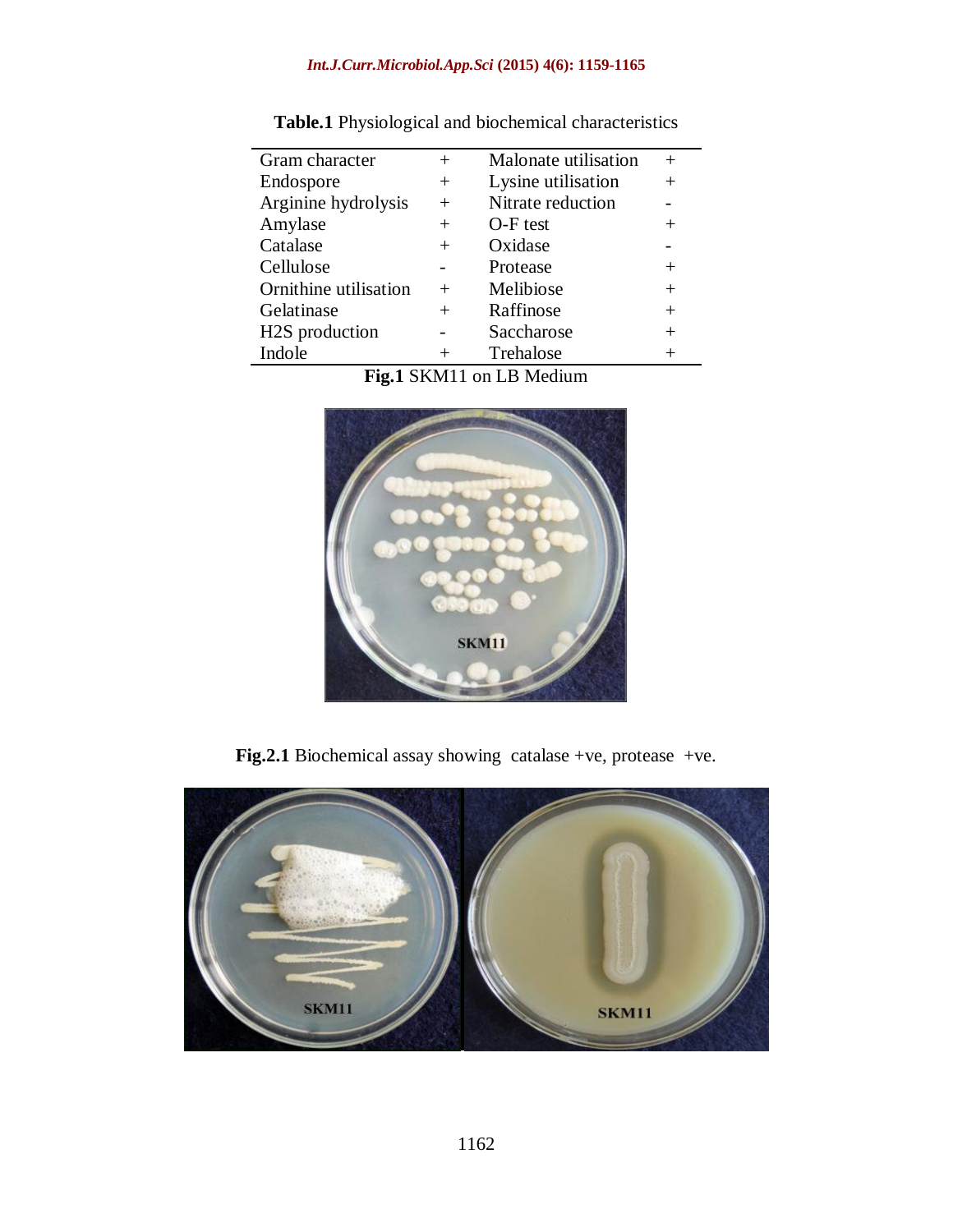

**Fig.2.2** Oxidation-Fermentation test: fermentation +ve and oxidation +ve

**Fig.3** Strain showing resistant penicillin antibiotic



**Fig.4.1** phylogentic tree constructed based on Neighbor-Joining method



 $0.005$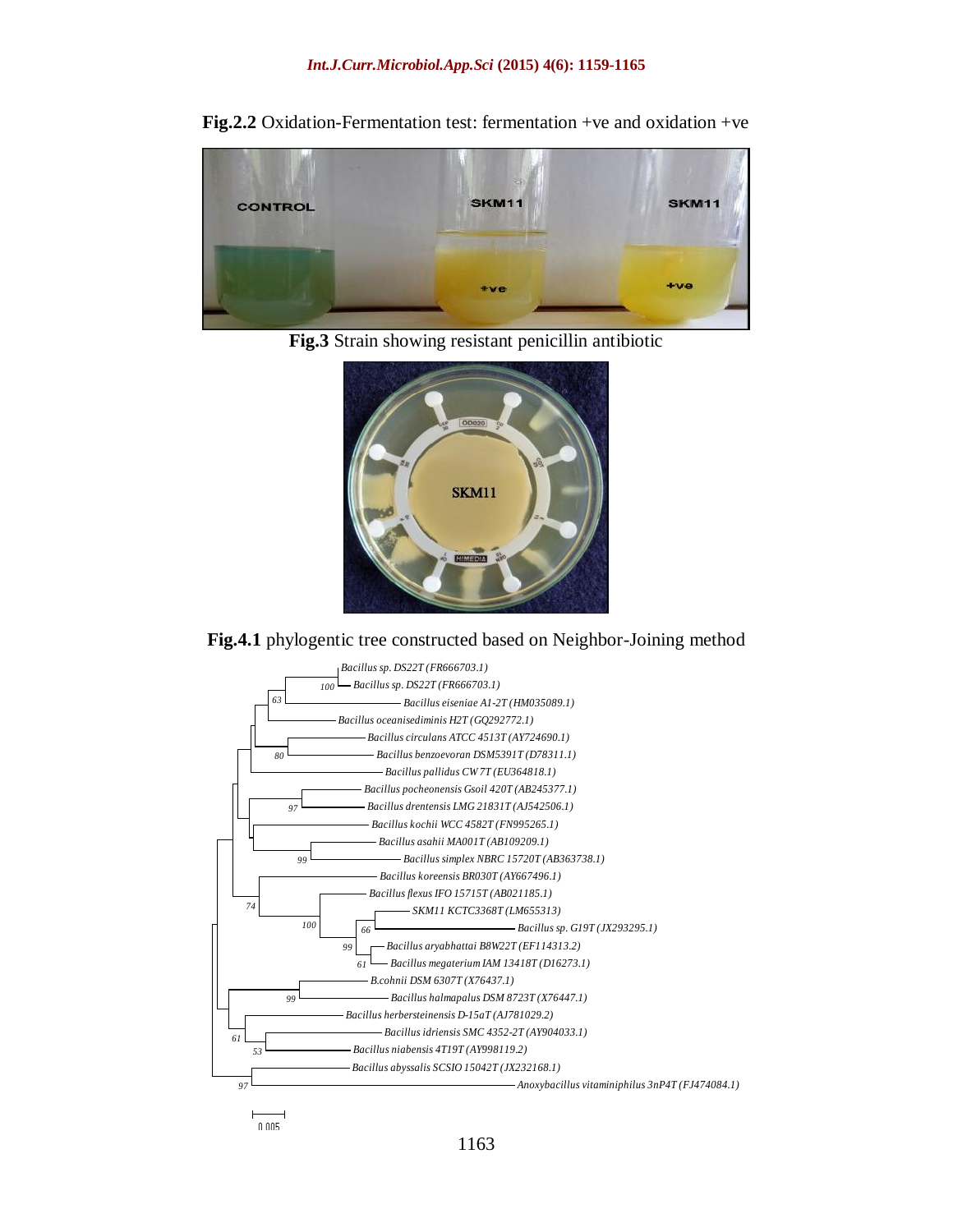The evolutionary history was inferred using the Neighbor-Joining method. The optimal tree with the sum of branch length  $=$ 0.41317798 is shown. The percentage of replicate trees in which the associated taxa clustered together in the bootstrap test (1000 replicates) are shown next to the branches, Felsenstein J. (1985). The tree is drawn to scale, with branch lengths in the same units as those of the evolutionary distances used to infer the phylogenetic tree. The evolutionary distances were computed using the Jukes-Cantor method and are in the units of the number of base substitutions per site. The analysis involved 24 nucleotide sequences. All ambiguous positions were removed for each sequence pair. There were a total of 1564 positions in the final dataset. Evolutionary analyses were conducted in MEGA6, Tamura K et al (2013).

### **Production, isolation and extraction of PHA**

Production of PHA began after 30 h in glucose enriched medium and it was maximum at 48h and yield of PHA produced was1.347g/l Using Hypochlorite extraction method.

Morphological and biochemical data, phylogenetic analysis, shows that the strain is an aerobic, mesophilic, heterotrophic new bacterium isolated from polluted pond water, belong to the genus *Bacillus.* In this study also strain SKM11 has 99.66% to *B.*   $aryabhattai$   $B8W22^T$  , 99.25% to *B*. *megaterium IAMB418*<sup>T</sup> , and 98.50% to *B. flexus IF015715*<sup>T</sup> . Further study is needed to confirm its identity. DNA-DNA hybridization studies have conventionally been essential to provide best answers for this. The chemical composition of the PHA accumulated by strain SKM11 appeared to be different from those produced by other bacteria from extreme environments. Strain

SKM11 unlike other *Bacillus sp.* has the ability to synthesize PHA produces polymers by utilizing glucose as sole carbon sources without adding any fatty acid precursors. A noval *Bacillus* sp., have been identified to accumulate PHA, from waste water pond.

The results shown demonstrates that the bacterium, which was isolated from polluted water, identified as *bacillus sp.,* SKM11, could be an interesting bacterial sp., for production of PHA from glucose. However, Use of inexpensive substrates such as starch could contribute to reducing the PHA production cost. Further studies are needed for large scale production of the PHA.

### **Acknowledgements**

Authors are thank full to Head, Dept of botany, Osmania University for providing lab facility and JNTUH.

# **References**

- Anderson, AJ., and Dawes, EA. 1990. Occurrence, metabolism, metabolic role, and industrial use of bacterial polyhydroxyalkanoates. Microbiol Rev. 54, 450–472.
- Felsenstein, J., 1985. Confidence limits on phylogenies: An approach using the bootstrap. *Evolution* . 39:783-791.
- Guo-Oiang Chen.. 2011. Biofunctionalization of Polymers and Their Applications. Adv Biochem Engin/Biotechnol 125, 29-45.
- Hugh, R., and Leifson, E. 1953. The taxonomic significance of fermentative versus oxidative metabolism of carbohydrates by various gram negative bacteria. J. Bacteriol. 66, 24- 6.
- Jukes, T.H., and Cantor, C.R. 1969. Evolution of protein molecules. In